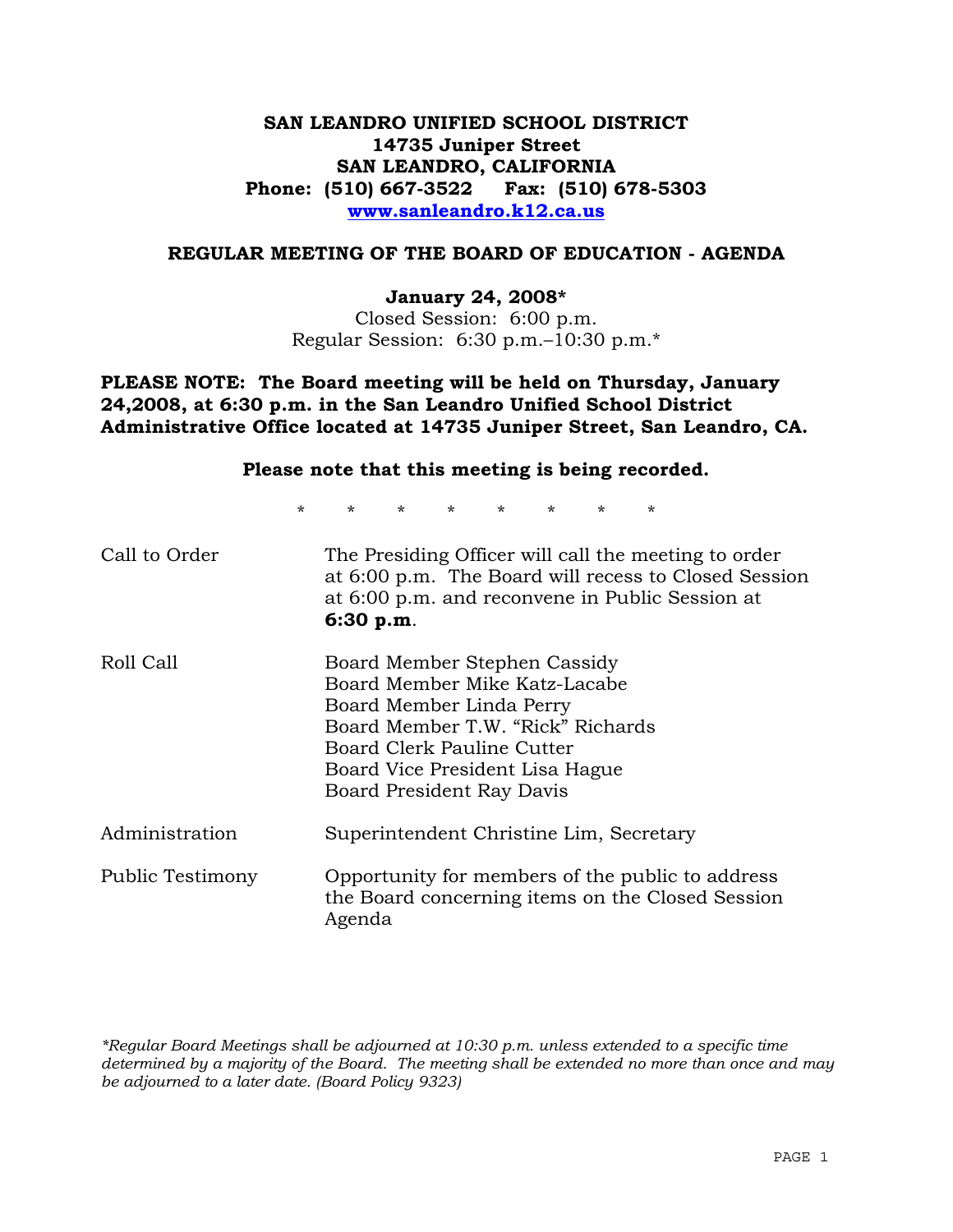Prior to the Public Session, the Board will meet in Closed Session pursuant to Education Code Sections 35146 and 48918(c), and Government Code Sections 54957, 54957.6, 54956.9(b), 54956.8, and 54956.9.

- a) Student Expulsions
- b) Public Employee Discipline/Dismissal/Release/Resignation
- c) Conference with Labor Negotiator
- d) Conference with Legal Counsel Anticipated Litigation Significant exposure to litigation
- e) Conference with Real Property Negotiator Property(ies)
- f) Conference with Legal Counsel Existing Litigation

| Report Closed<br><b>Session Action</b> | Motion __________ Second __________ Vote ________                                                                                                                                                                                                                                                                                                                                                                                                                                                                                                        |                                         |                                                                                                                                                                                                                                                                                                                                                                                                                                                                          |  |
|----------------------------------------|----------------------------------------------------------------------------------------------------------------------------------------------------------------------------------------------------------------------------------------------------------------------------------------------------------------------------------------------------------------------------------------------------------------------------------------------------------------------------------------------------------------------------------------------------------|-----------------------------------------|--------------------------------------------------------------------------------------------------------------------------------------------------------------------------------------------------------------------------------------------------------------------------------------------------------------------------------------------------------------------------------------------------------------------------------------------------------------------------|--|
| Pledge of Allegiance                   |                                                                                                                                                                                                                                                                                                                                                                                                                                                                                                                                                          |                                         |                                                                                                                                                                                                                                                                                                                                                                                                                                                                          |  |
| Approve Agenda                         | 2008<br>Motion __________ Second __________ Vote ________                                                                                                                                                                                                                                                                                                                                                                                                                                                                                                |                                         | Approve the Regular Meeting Agenda of January 24,                                                                                                                                                                                                                                                                                                                                                                                                                        |  |
| Legal Statement                        |                                                                                                                                                                                                                                                                                                                                                                                                                                                                                                                                                          |                                         | Members of the audience who wish to address the<br>Board are asked to complete the yellow card available at<br>the entrance and submit it to the Board's Administrative<br>Assistant. Speakers who have completed the card will be<br>called when the item is reached on the agenda or, for<br>non-agenda items, during the Public Testimony. Cards<br>are to be turned in before the item is reached on the<br>agenda. Please note that this meeting is being recorded. |  |
|                                        | State law prohibits the Board of Education from taking<br>any action on or discussing items that are not on the<br>posted agenda except to A) briefly respond to statements<br>made or questions posed by the public in attendance; B)<br>ask questions for clarification; C) provide a reference to a<br>staff member or other resource for factual information in<br>response to the inquiry; or D) ask a staff member to<br>report back on the matter at the next meeting and/or put<br>it on a future agenda. (Government Code Section<br>54954.2(a) |                                         |                                                                                                                                                                                                                                                                                                                                                                                                                                                                          |  |
| <b>REPORTS</b>                         |                                                                                                                                                                                                                                                                                                                                                                                                                                                                                                                                                          | <b>Student Representatives' Reports</b> |                                                                                                                                                                                                                                                                                                                                                                                                                                                                          |  |
| <b>PRESENTATIONS</b>                   |                                                                                                                                                                                                                                                                                                                                                                                                                                                                                                                                                          |                                         |                                                                                                                                                                                                                                                                                                                                                                                                                                                                          |  |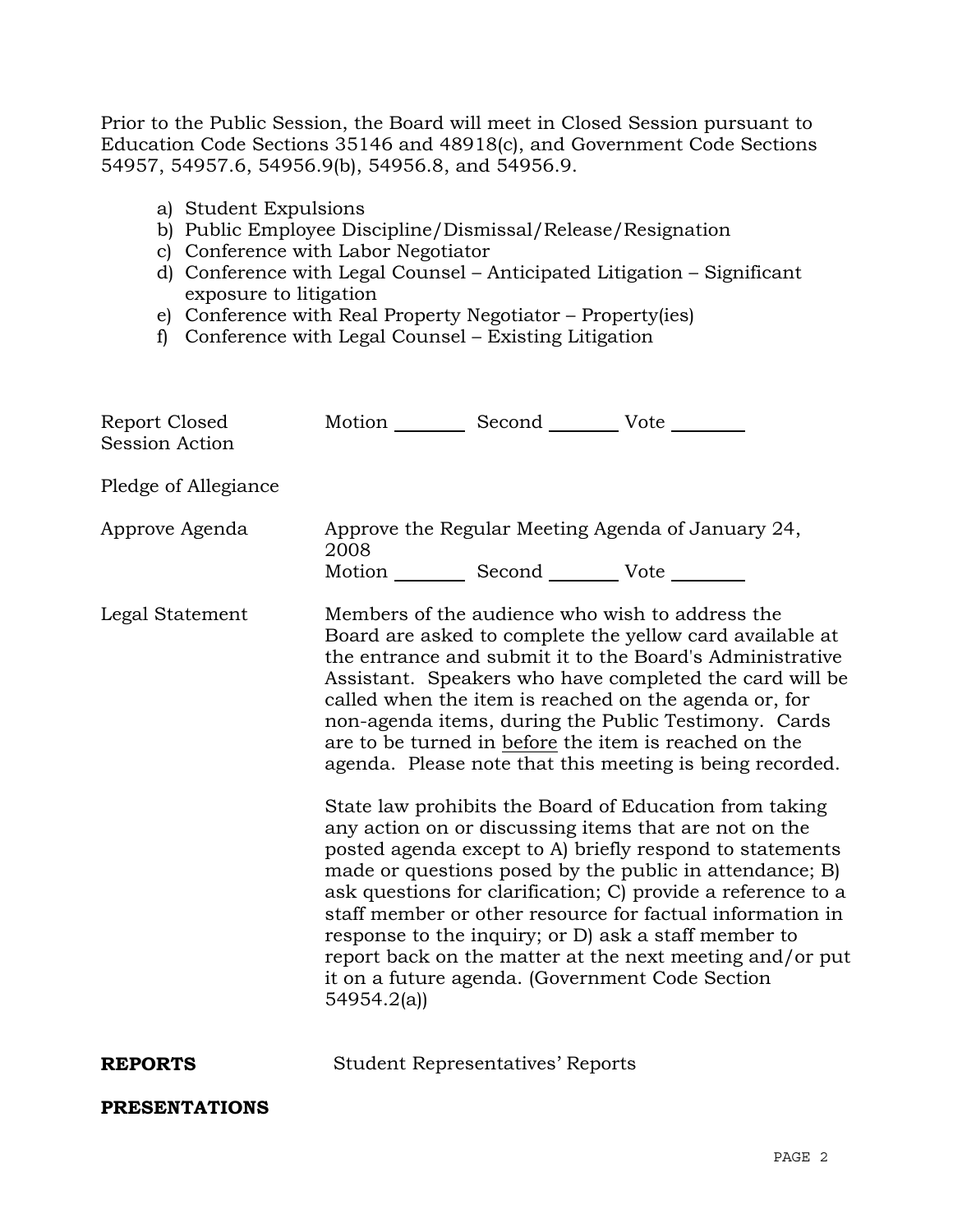6:30-6:45 p.m. \* Steve Wescoatt from Perry-Smith, LLP, will present the Independent Audit Report of the financial records for the 2006/2007 fiscal year.

# **6:47-6:49 p.m. ACTION**

Business Operations

| $4.1 - A$<br>2006/2007 Fiscal Year<br>Independent Audit<br>Report | <b>Staff Recommendation:</b><br>Accept the annual audit report for the<br>2006/2007 fiscal year as prepared by the firm<br>of Perry-Smith, LLP.                                                     |  |  |  |
|-------------------------------------------------------------------|-----------------------------------------------------------------------------------------------------------------------------------------------------------------------------------------------------|--|--|--|
|                                                                   | Motion Second Vote                                                                                                                                                                                  |  |  |  |
| $6:50-7:05$ p.m.                                                  | * The Community Oversight Committee (COC)<br>will present their Annual Report to the<br>Community. The report will include Bond<br>Projects and Progress and the first annual<br>Performance Audit. |  |  |  |
|                                                                   |                                                                                                                                                                                                     |  |  |  |
| $7:05 - 7:15$ p.m.                                                | * WLC Architects will present the Steering<br>Committee's recommendation for the Arts<br>Education Center (AEC) schematic front<br>elevation and associated lobby elements.                         |  |  |  |

## **7:15-7:17 p.m. ACTION**

# Facilities and Construction

| $5.1 - A$<br>Arts Education Center<br><b>Schematic Front</b><br>Elevation and Related<br>Lobby Aspects | <b>Staff Recommendation:</b><br>Approve the Arts Education Center schematic<br>front elevations and related lobby aspects as<br>presented to the Board on December 13, 2007,<br>with final selection recommendation from the<br>January 16, 2008, Steering Committee<br>meeting. |  |  |
|--------------------------------------------------------------------------------------------------------|----------------------------------------------------------------------------------------------------------------------------------------------------------------------------------------------------------------------------------------------------------------------------------|--|--|
|                                                                                                        | Motion Second Vote                                                                                                                                                                                                                                                               |  |  |
| $7:17 - 7:27$ p.m.                                                                                     | * Assistant Superintendent Business Services<br>Song Chin Bendib will present the Governor's<br>2008-09 State Budget.                                                                                                                                                            |  |  |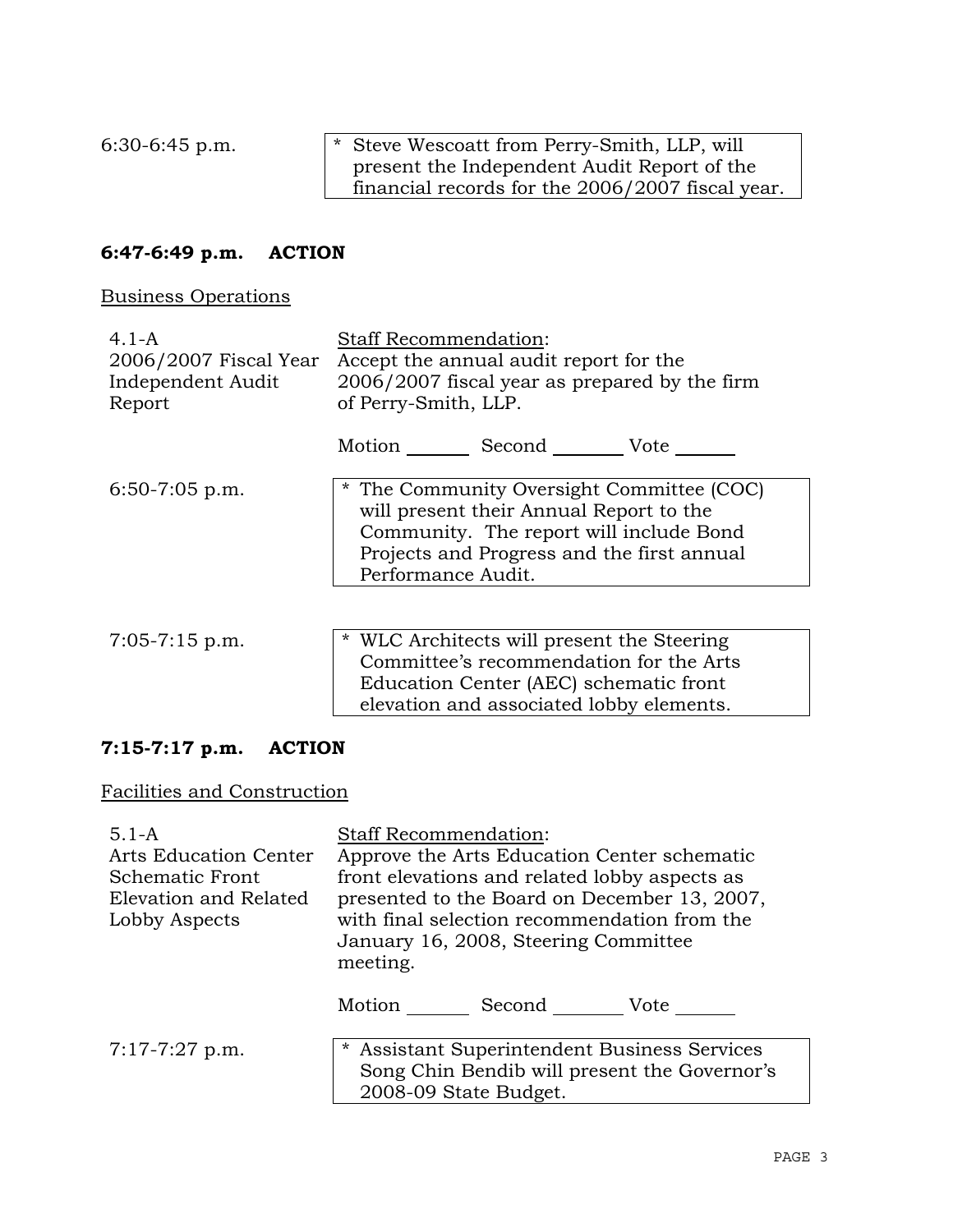### 7:27-8:30 p.m. Block Schedule Evaluation

Assistant Superintendent Cindy Cathey will present the results of the evaluation based upon the following criteria.

\*In accordance The 2004-2007 Collective Bargaining Agreement between the San Leandro Unified School District and the San Leandro Teachers' Association Appendix U states that:

 *"Criteria will be mutually agreed upon and adopted to measure the effectiveness of the Block Schedule, with the full evaluation to be conducted on the third additional year of the program (2007- 2008). Prior to this evaluation, the Block Schedule as provided herein shall continue unless both the Association and School Board agree to end Block Scheduling thus returning to the six period day. Based on the above three-year evaluation either party may elect to return to the six period day. If neither partly gives timely notice to such a change, the block schedule of the Collective Bargaining Agreement shall continue on the same basis as other parts of the Agreement".*

In accordance with the above agreement, the following criteria were agreed to:

- 1) History and evolution (where we started, what we changed, and why we changed it) of the block schedule to develop the current "modified" block.
- 2) Fiscal analysis
- 3) Impact of the block schedule on student academic performance
- 4) Potential compliance items
- 5) Convene focus groups of staff, students, and parents

In light of new financial information, the governor's proposed cuts, and in order for the Board to take timely action regarding the Block Schedule, staff will also come prepared to make a recommendation. Please note that another Board meeting is scheduled for Tuesday, February 5,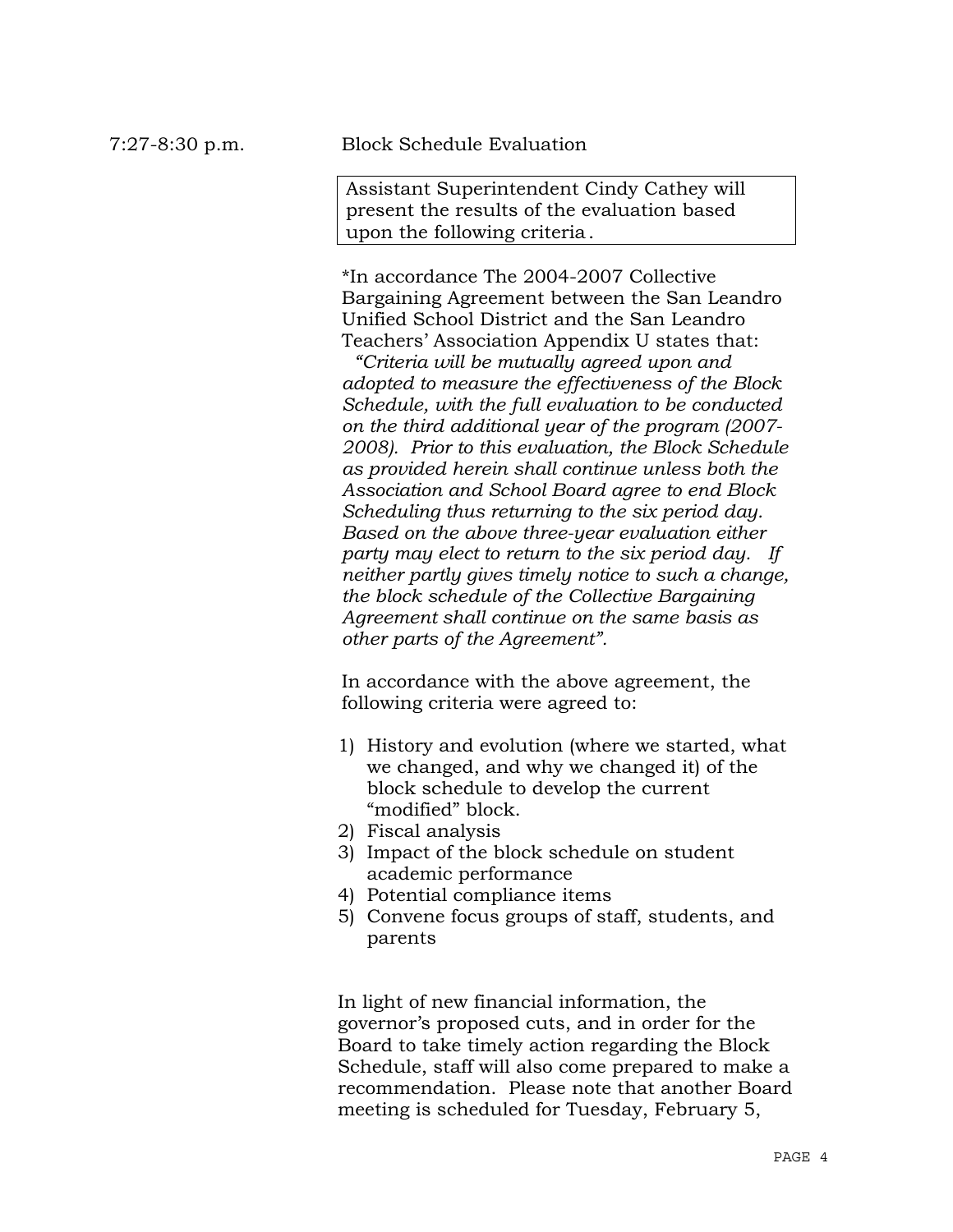2008, at City Hall at which time the Board will discuss the block schedule and take action.

### **8:30-8:40 p.m. PUBLIC TESTIMONY ON NON-AGENDA ITEMS**

#### **8:40-8:50 p.m. PUBLIC HEARING**

There will be a public hearing regarding the Mitigated Negative Declaration for the 9th grade campus.

#### **8:50-8:55 p.m. CONFERENCE**

Facilities and Construction

| $5.1-CF$<br>Resolution #08-01,<br>Mitigated Negative<br>Declaration for the 9 <sup>th</sup><br>Grade Campus        | Staff Recommendation:<br>The Board will discuss and consider adopting<br>Resolution #08-01 to accept the Mitigated<br>Negative Declaration for the 9th Grade Campus.<br>Motion Second Vote ______ |                                                                                                                                |                                                                        |  |
|--------------------------------------------------------------------------------------------------------------------|---------------------------------------------------------------------------------------------------------------------------------------------------------------------------------------------------|--------------------------------------------------------------------------------------------------------------------------------|------------------------------------------------------------------------|--|
|                                                                                                                    |                                                                                                                                                                                                   |                                                                                                                                |                                                                        |  |
| $5.2-CF$<br>Resolution #08-02,<br>Accept the Written<br>Determinations and<br>Findings for the 9th<br>Grade Campus | Staff Recommendation:<br>The Board will discuss and consider adopting<br>Resolution #08-02 to accept the Written<br>Determinations and Findings for the 9th Grade<br>Campus.                      |                                                                                                                                |                                                                        |  |
|                                                                                                                    |                                                                                                                                                                                                   | Motion _________ Second __________ Vote _______                                                                                |                                                                        |  |
| $8:55-9:10$ p.m.                                                                                                   | <b>REPORTS</b>                                                                                                                                                                                    | Correspondence<br>Superintendent's Report<br><b>Board Committee Reports</b><br>• Facilities/Technology<br>Finance<br>$\bullet$ |                                                                        |  |
|                                                                                                                    |                                                                                                                                                                                                   | $\bullet$                                                                                                                      | Board Representatives' Reports<br>Mid-Alameda County Special Education |  |
|                                                                                                                    |                                                                                                                                                                                                   | Local Plan Area                                                                                                                |                                                                        |  |
| $9:10-9:15$ p.m.                                                                                                   | <b>CONSENT ITEMS</b>                                                                                                                                                                              |                                                                                                                                |                                                                        |  |

These items are considered routine and may be enacted by a single motion. At the request of any member of the Board, any item on the consent agenda shall be removed and given individual consideration for action as a regular agenda item.

General Services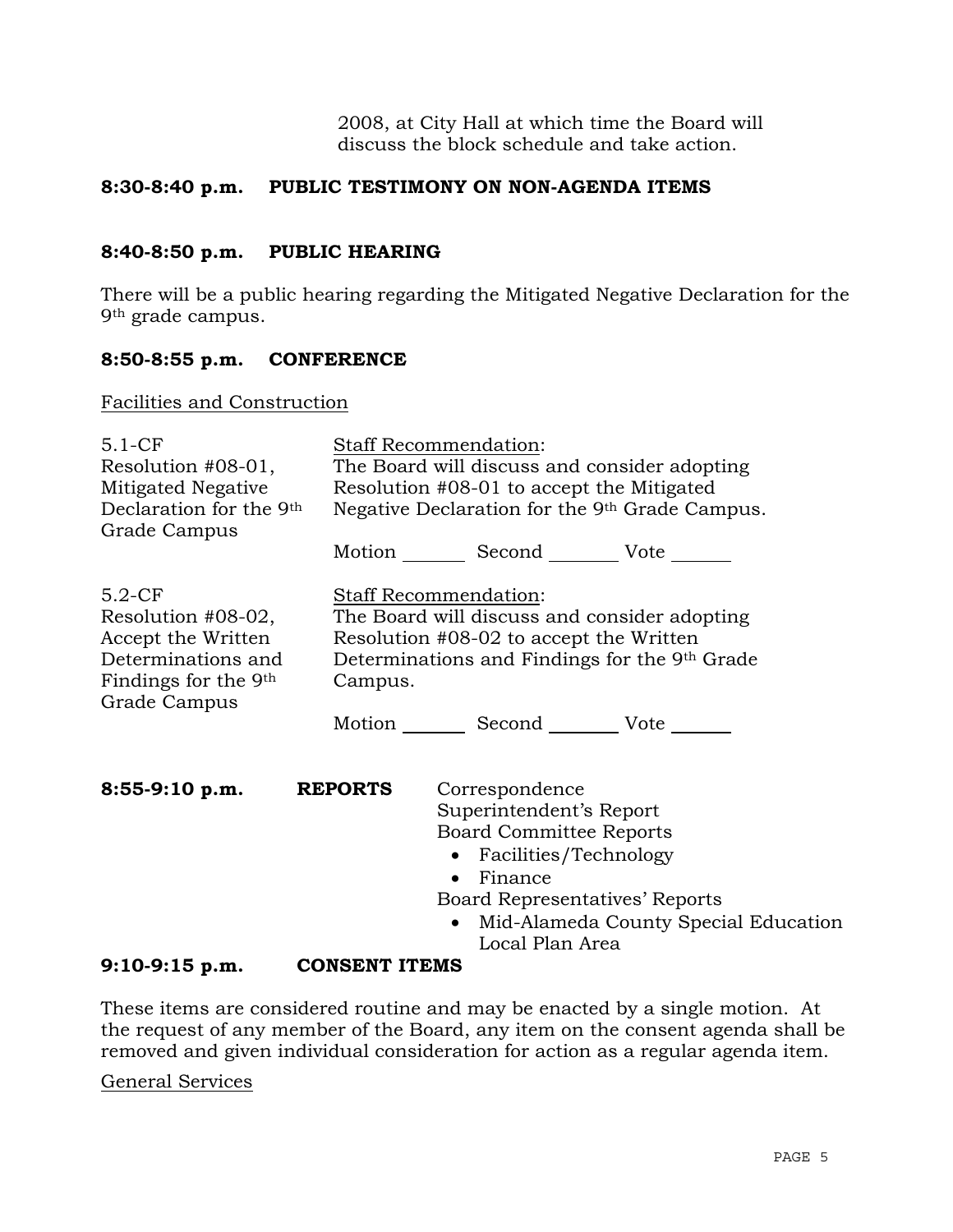| $1.1-C$<br>Approval of Board<br>Minutes – December 4,<br>2007                       | <b>Staff Recommendation:</b><br>Approve the minutes of the regular board meeting<br>held on December 4, 2007.                                                               |  |  |
|-------------------------------------------------------------------------------------|-----------------------------------------------------------------------------------------------------------------------------------------------------------------------------|--|--|
|                                                                                     | Motion _________ Second __________ Vote _______                                                                                                                             |  |  |
| $1.2-C$<br>Approval of Board<br>Minutes - December                                  | <b>Staff Recommendation:</b><br>Approve the minutes of the special board meeting<br>held on December 18, 2007.                                                              |  |  |
| 18, 2007                                                                            | Motion _________ Second __________ Vote _______                                                                                                                             |  |  |
| $1.3-C$<br>Resolution #08-03<br><b>Authorizing Certain</b><br>Persons to Draw Funds | Staff Recommendation:<br>Adopt Resolution #08-03 authorizing certain<br>persons to draw funds.                                                                              |  |  |
|                                                                                     | Motion _________ Second __________ Vote _______                                                                                                                             |  |  |
| <b>Human Resources</b>                                                              |                                                                                                                                                                             |  |  |
| $2.1 - C$<br>Acceptance of                                                          | Staff Recommendation:<br>Accept Personnel Report as submitted.                                                                                                              |  |  |
| Personnel Report                                                                    | Motion _________ Second __________ Vote _______                                                                                                                             |  |  |
| $2.2 - C$<br>Renewal of Student<br><b>Teaching Agreements</b>                       | Staff Recommendation:<br>Approve the renewal of the Student Teaching<br>Agreements between the District and Saint Mary's<br>College and University of California, Berkeley. |  |  |
|                                                                                     | Motion _________ Second __________ Vote _______                                                                                                                             |  |  |
| <b>Educational Services</b>                                                         |                                                                                                                                                                             |  |  |
| $3.2 - C$<br>Acceptance of<br>Donations                                             | <b>Staff Recommendation:</b><br>Approve the acceptance of gifts to the District as<br>follows:                                                                              |  |  |
|                                                                                     | Garfield Elementary School<br>13 cases of paper from Give Something Back                                                                                                    |  |  |
|                                                                                     | <b>McKinley Elementary School</b><br>1 timer and 2 wooden clocks from an<br>anonymous donor<br>\$500 from Mr. and Mrs. Sudhindra Vedanthi                                   |  |  |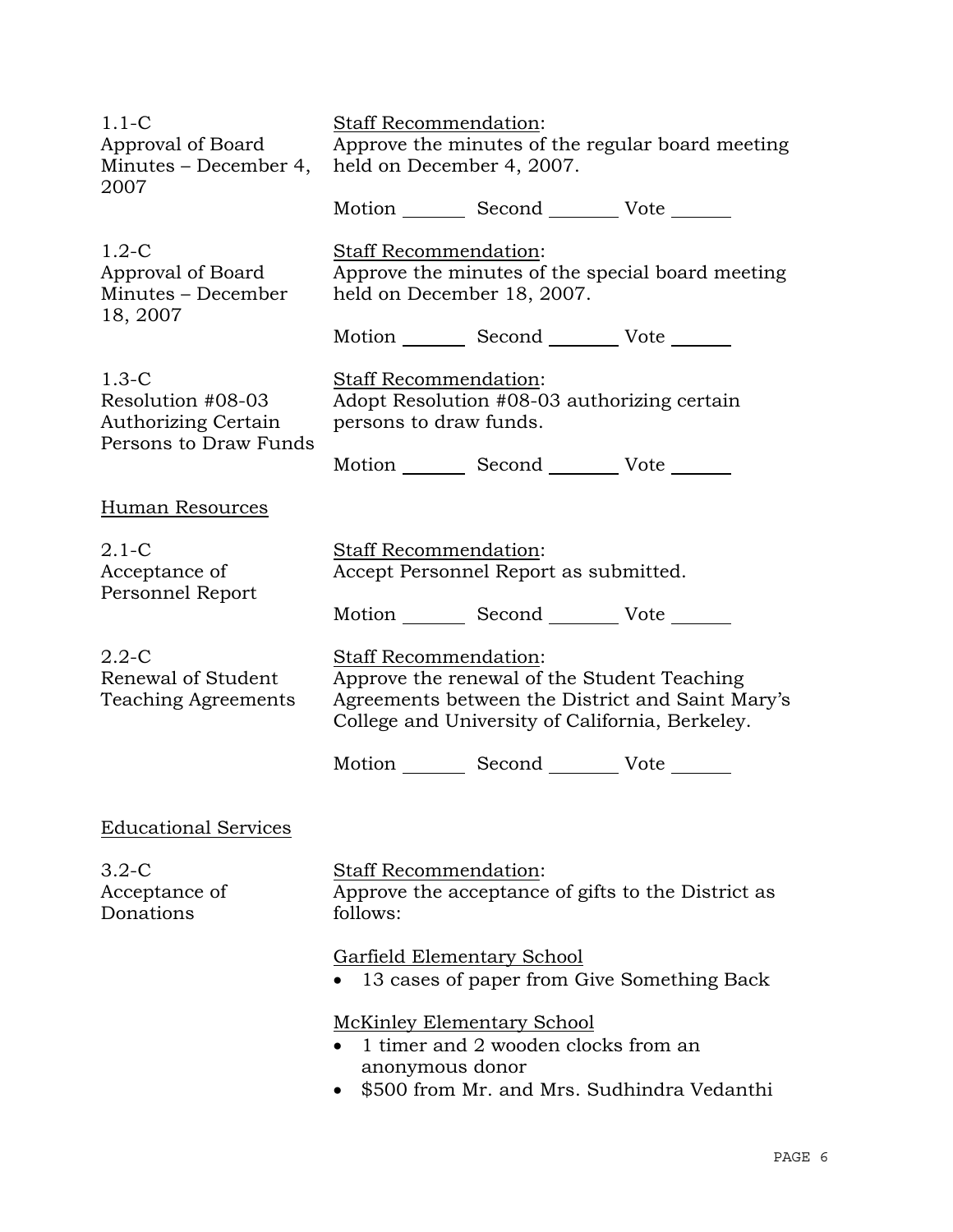Washington Elementary School

- \$26.50 from fundraiser through Maui Waui restaurant
- 1 case of white paper, 1 bag of paper coffee cups, 1 box of diskettes from Pauline Cutter
- Used clothing for emergency purposes for students from Reyna Ceballos
- Several reams of paper from Mandy Perez

## Wilson Elementary School

- \$1,265 for the general fund from Baird Thompson Photography
- \$10 from Golden State Warriors, Oakland
- \$4.28 from Verizon Long Distance
- \$154.50 from General Mills Box Tops for Education
- 137 dictionaries for third graders from the San Leandro Rotary Club

Bancroft Middle School

• \$100 for the general fund from Charlotte and Scott Wall

## John Muir Middle School

- 13 boxes of various types of paper from Give Something Back
- Donations to the Black Student Alliance:
	- \$10 from Robbie Deloach
	- \$30 from Lynette Knight
	- \$50 from Armando and Michelle Stokes
	- \$250 from Ronald Gardner

San Leandro High School

- \$500 (\$200 for SLAM, \$100 for newsletter, \$100 for library, \$100 for staff recognition) from Kathryn Natzke
- \$1,500 for track uniforms from Waste Management Company, San Leandro
- \$151 for cost of delivery of a piano from Denise Koker

Motion Second Vote

3.3-C Non-Public School Staff Recommendation: Approve the Non-Public School Contracts for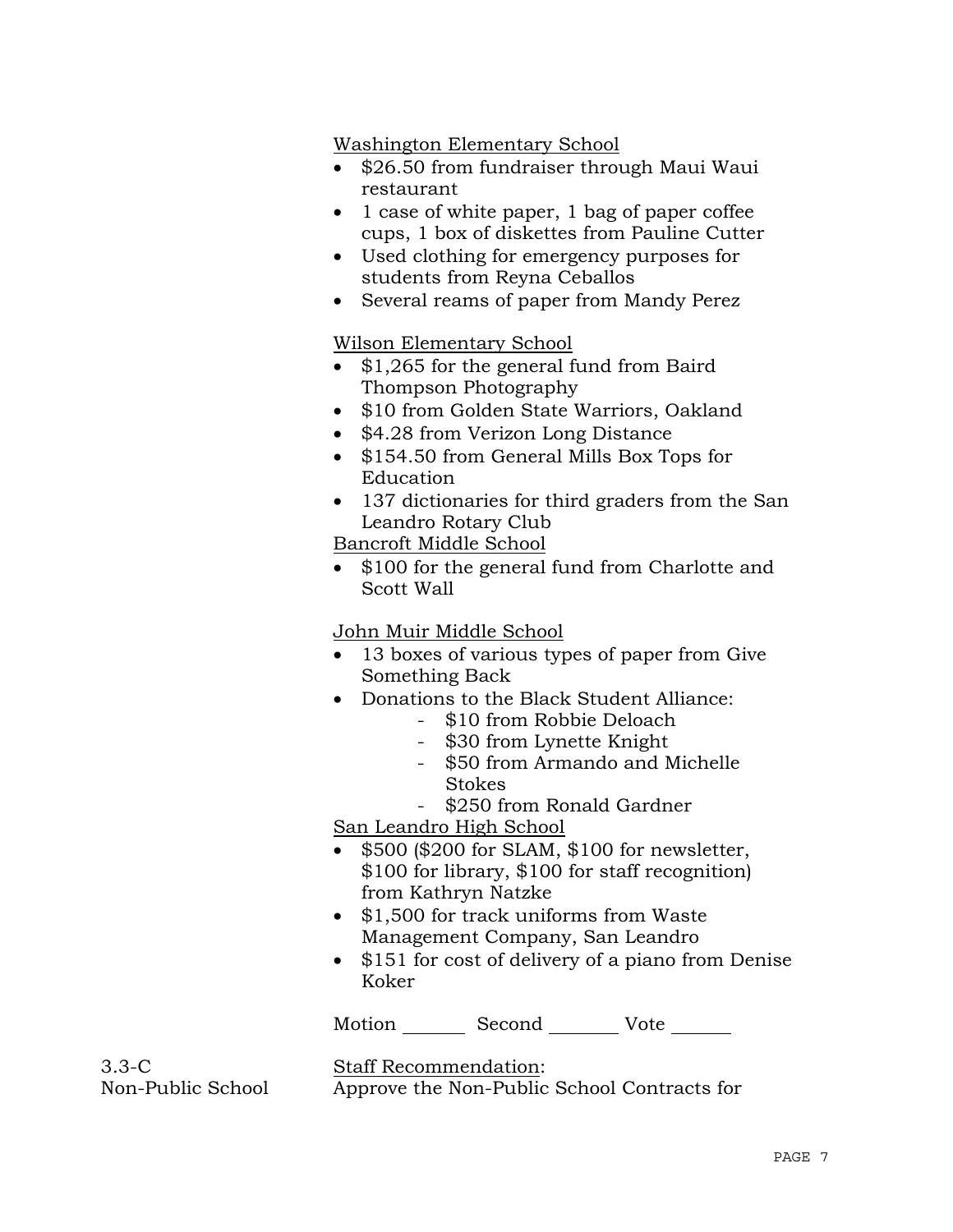| Contracts                                                      | Special Education Students.                                                                                                                                                                                                                                   |                                                                                                                                                                                  |                                                     |                                                            |
|----------------------------------------------------------------|---------------------------------------------------------------------------------------------------------------------------------------------------------------------------------------------------------------------------------------------------------------|----------------------------------------------------------------------------------------------------------------------------------------------------------------------------------|-----------------------------------------------------|------------------------------------------------------------|
|                                                                |                                                                                                                                                                                                                                                               | Motion _________ Second __________ Vote _______                                                                                                                                  |                                                     |                                                            |
| $3.4-C$<br>Proposed Stipulated<br><b>Expulsion Order</b>       | Staff Recommendation:<br>Approve the stipulated expulsion recommendation<br>from the Director of Student Support Services for<br>student E6-07/08.                                                                                                            |                                                                                                                                                                                  |                                                     |                                                            |
|                                                                |                                                                                                                                                                                                                                                               | Motion _________ Second __________ Vote _______                                                                                                                                  |                                                     |                                                            |
| $3.5-C$<br>Recommendation for<br>Readmission from<br>Expulsion | Staff Recommendation:<br>comprehensive program.                                                                                                                                                                                                               | Approve the recommendation from expulsion<br>from the Director of Student Support Services<br>for the following students who have<br>satisfactorily completed the terms of their | rehabilitation plan and are eligible to return to a | Will be<br>delivered<br>on<br>Tuesday,<br>Jan. 22,<br>2008 |
|                                                                | E62-05/06                                                                                                                                                                                                                                                     | E12-06/07                                                                                                                                                                        | E27-06/07                                           |                                                            |
|                                                                | E11-06/07                                                                                                                                                                                                                                                     | E21-06/07                                                                                                                                                                        | E29-06/07                                           |                                                            |
|                                                                |                                                                                                                                                                                                                                                               | Motion _________ Second _________ Vote _______                                                                                                                                   |                                                     |                                                            |
| $3.6-C$<br>Recommendation to<br>Terminate Expulsion            | Staff Recommendation:<br>Approve termination of expulsion order for<br>student E71-05/06 whose current<br>whereabouts is unknown and who is at<br>least eighteen years of age and has had<br>four or more years to complete his/her<br>high school education. |                                                                                                                                                                                  |                                                     | Will be<br>delivered<br>on<br>Tuesday,<br>Jan. 22,<br>2008 |
|                                                                |                                                                                                                                                                                                                                                               | Motion _________ Second __________ Vote ______                                                                                                                                   |                                                     |                                                            |
|                                                                |                                                                                                                                                                                                                                                               |                                                                                                                                                                                  |                                                     |                                                            |
| $3.7-C$                                                        | <b>Staff Recommendation:</b>                                                                                                                                                                                                                                  |                                                                                                                                                                                  |                                                     | Will be                                                    |

Recommendation to Continue the Expulsion Order

Approve the recommendation for continuation from the Director of Student Support Services for of the expulsion order for the following students who have not met the conditions of the rehabilitation plan.

delivered on Tuesday, Jan. 22, 2008

| $ E24-05/06 E41-05/06 E78-05/06 E24-06/07$              |  |  |
|---------------------------------------------------------|--|--|
| $ $ E27-05/06 $ $ E59-05/06 $ $ E79-05/06 $ $ E26-06/07 |  |  |
| E35-05/06   E70-05/06   E06-06/07                       |  |  |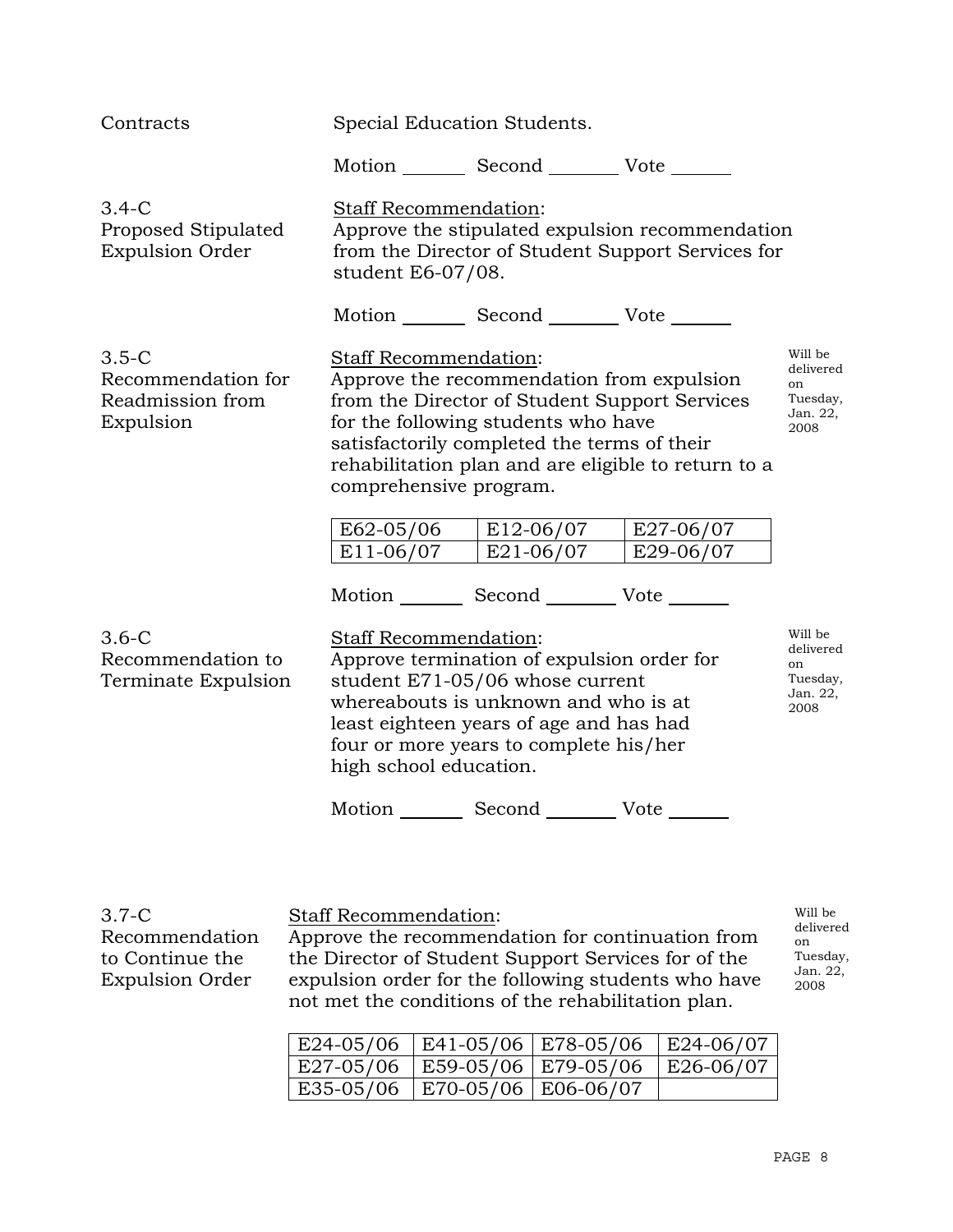|                                                                                                          |                   | E37-05/06   E73-05/06   E20-06/07                                                                                                                                                                                    |  |                                                            |
|----------------------------------------------------------------------------------------------------------|-------------------|----------------------------------------------------------------------------------------------------------------------------------------------------------------------------------------------------------------------|--|------------------------------------------------------------|
|                                                                                                          |                   | Motion _________ Second __________ Vote _______                                                                                                                                                                      |  |                                                            |
| $3.8-C$<br>2007-2008<br>Consolidated<br>Application (ConApp)<br>for Categorical Aid<br>Programs Part IIP | Programs Part II. | <b>Staff Recommendation:</b><br>Approve the 2007-2008 Consolidated<br>Application (ConApp) for Categorical Aid<br>Motion _________ Second __________ Vote _______                                                    |  | Will be<br>delivered<br>on<br>Tuesday,<br>Jan. 22,<br>2008 |
| $3.9-C$<br>Resolution for<br>Proposed Art/Music<br><b>Block Grant</b><br>Expenditures                    |                   | Staff Recommendation:<br>Approve the Resolution for Proposed Arts and<br>Music Block Grant Expenditures.<br>Motion _________ Second __________ Vote _______                                                          |  |                                                            |
| <b>Business Operations</b>                                                                               |                   |                                                                                                                                                                                                                      |  |                                                            |
| $4.1 - C$<br>Ratification of Payroll                                                                     |                   | Staff Recommendation:<br>Ratify the November 2007 payroll in the amount<br>of $$4,654,223.85$ and the December 2007 payroll<br>in the amount of \$4,600,519.12.                                                      |  |                                                            |
|                                                                                                          |                   | Motion _________ Second __________ Vote _______                                                                                                                                                                      |  |                                                            |
| $4.2 - C$<br>Approval of Bill<br>Warrants                                                                |                   | Staff Recommendation:<br>Approve Bill Warrants #88607145-88609663 for<br>November 2007 in the amount of \$4,735,749.81<br>and Bill Warrants #88616189-88622387 for<br>December 2007 in the amount of \$7,142.692.98. |  |                                                            |
|                                                                                                          |                   | Motion _________ Second __________ Vote _____                                                                                                                                                                        |  |                                                            |
| $4.3-C$<br>Intra-Budget Transfers                                                                        | 2007.             | Staff Recommendation:<br>Approve the request for Intra-Budget Transfers for<br>September, October, November and December                                                                                             |  |                                                            |
|                                                                                                          |                   | Motion _________ Second ___________ Vote _______                                                                                                                                                                     |  |                                                            |
| $4.4-C$<br>Resolution #08-04 to<br>Declare Certain<br>Equipment Surplus                                  |                   | Staff Recommendation:<br>Adopt Resolution #08-05 to declare certain<br>equipment surplus and/or obsolete due to the age<br>and condition of the designated equipment.                                                |  |                                                            |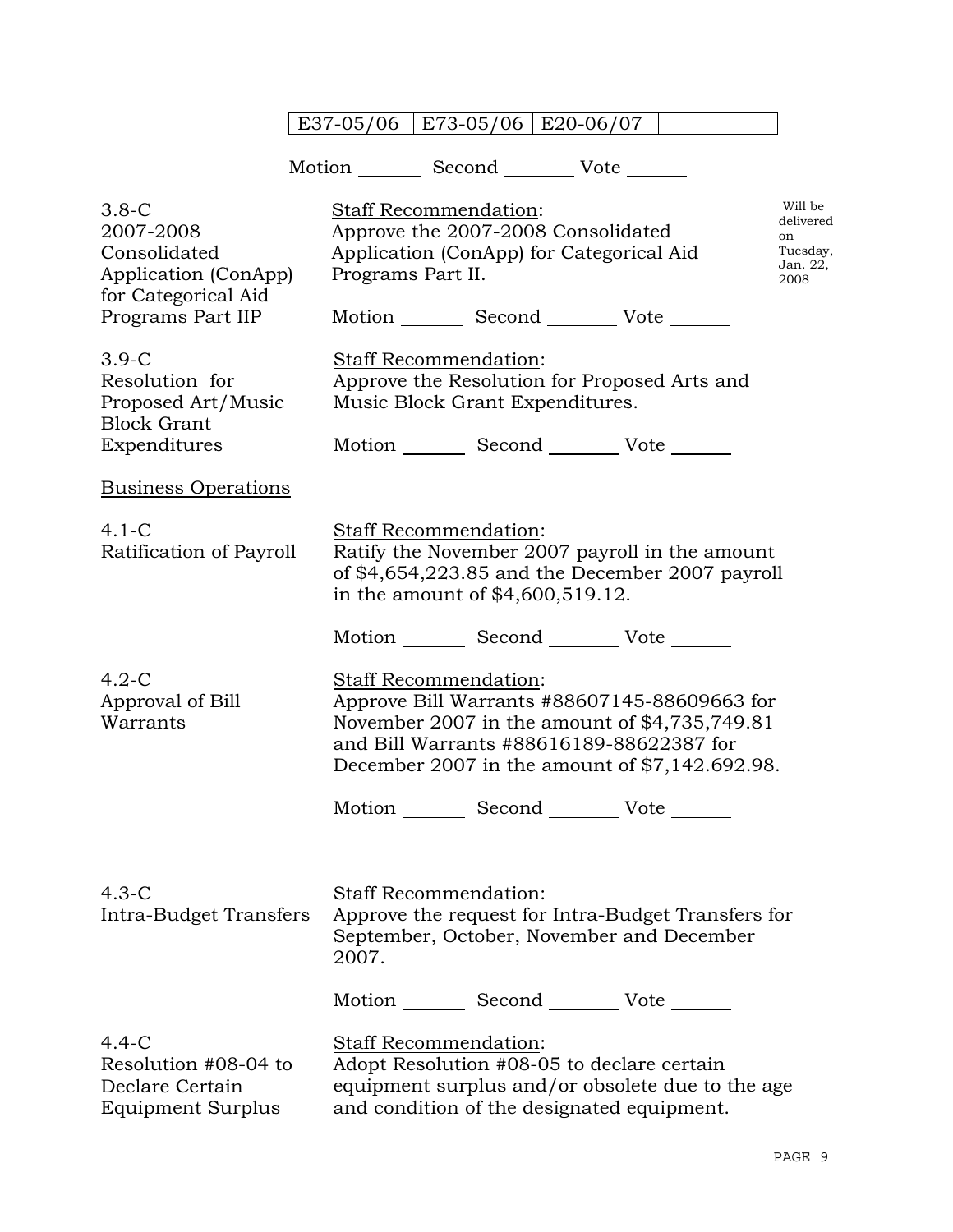and/or Obsolete.

Motion Second Vote

## **9:15-9:20 p.m. ACTION ITEMS**

These items are presented for action at this time. Some may have been reviewed at a previous meeting.

#### Human Resources

|                                     | Adopt Resolution #08-05, Reduction of Classified |
|-------------------------------------|--------------------------------------------------|
| Services Due to Lack of Funds/Work. |                                                  |
|                                     |                                                  |
| Second                              | Vote                                             |
|                                     | <b>Staff Recommendation:</b><br>Motion           |

#### **CONFERENCE**

These items are submitted for advance planning and to assist the Board in establishing future agenda items. The Board may, however, take action on the following:

9:25-9:40 p.m. Facilities and Construction

| $5.3-CF$                         | <b>Staff Recommendation:</b>                        |
|----------------------------------|-----------------------------------------------------|
| Redevelopment Agency             | The Board will discuss and consider parameters      |
| (RDA), for 9 <sup>th</sup> Grade | for Redevelopment Agency (RDA) funds for the 9th    |
| Campus Development               | Grade Campus with respect to City of San            |
|                                  | Leandro's requested building massing on the E.      |
|                                  | 14 <sup>th</sup> Street and other joint use issues. |
|                                  |                                                     |

Motion Second Vote \_\_\_\_\_\_

9:40-9:55 p.m.

| $5.4-CF$                  | <b>Staff Recommendation:</b>                    | Will be<br>delivered |  |
|---------------------------|-------------------------------------------------|----------------------|--|
| Portable Placements at    | The Board will discuss and consider authorizing |                      |  |
| McKinley and              | the lease of growth portables at McKinley and   | Jan. 28,             |  |
| Washington                | Washington Elementary Schools.                  | 2008                 |  |
| <b>Elementary Schools</b> |                                                 |                      |  |
|                           | Second<br>Motion<br>Vote                        |                      |  |
| $9:55 - 10:15$ p.m.       | <b>General Services</b>                         |                      |  |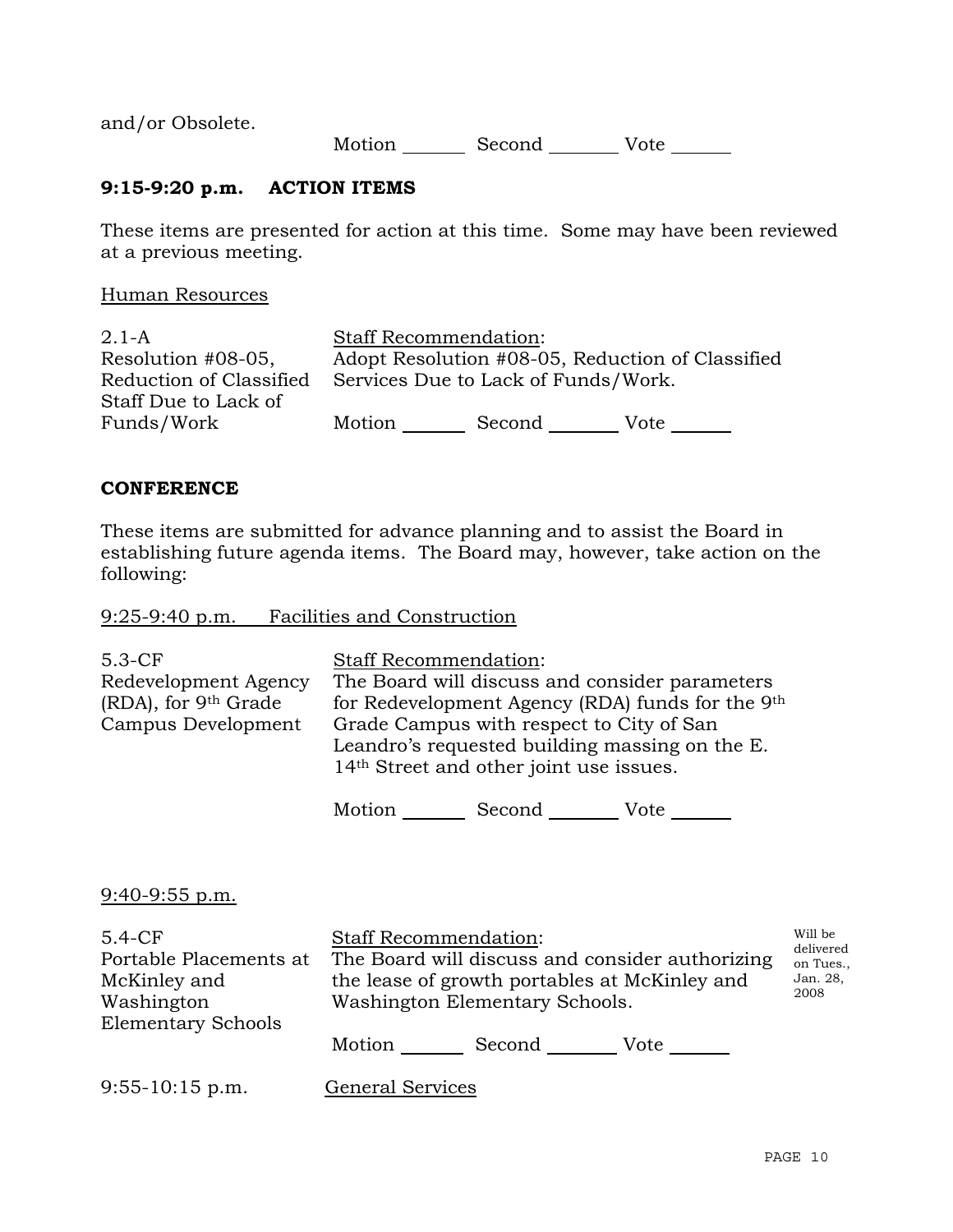| $1.1 - CF$           |                                                    | <b>Staff Recommendation:</b> |      |  |
|----------------------|----------------------------------------------------|------------------------------|------|--|
| Agenda Items for the | The Board will discuss and provide staff direction |                              |      |  |
| January 28, 2008,    | for the agenda items for the January 28, 2008,     |                              |      |  |
| City/District Joint  | City/District Joint Meeting.                       |                              |      |  |
| Meeting              |                                                    |                              |      |  |
|                      | Motion                                             | Second                       | Vote |  |

## **10:15-10:20 p.m. INFORMATION**

Business Operations

| $4.1-I$                | <b>Staff Recommendation:</b>                   |
|------------------------|------------------------------------------------|
| Miscellaneous Receipts | Miscellaneous receipts in the amount of        |
|                        | \$8,168,859.98 for November 2007 and receipts  |
|                        | in the amount of $$16,342,083.03$ for December |
|                        | 2007 have been deposited in the Treasury of    |
|                        | Alameda County.                                |

#### Facilities and Construction

| $5.1-I$               | <b>Staff Recommendation:</b>                      |
|-----------------------|---------------------------------------------------|
| Update to the Measure | The Board will receive for information and review |
| B Program Master      | the Measure B Program Master Schedule updated     |
| Schedule              | to December 7, 2007.                              |

## **10:20-10:30 p.m. ADDITIONAL SUGGESTIONS AND COMMENTS FROM BOARD MEMBERS**

## **ANNOUNCEMENT Board of Education Meetings**

- Regular Meeting February 5, 2008
- Special Meeting February 21, 2008 (proposed)
- Regular Meeting February 28, 2008 (placeholder)
- Special Meeting March 6, 2008 (proposed)
- Regular Meeting March 13, 2008
- Regular Meeting April 1, 2008
- Regular Meeting April 15, 2008
- Regular Meeting May 6, 2008
- Regular Meeting May 20, 2008
- Regular Meeting June 3, 2008